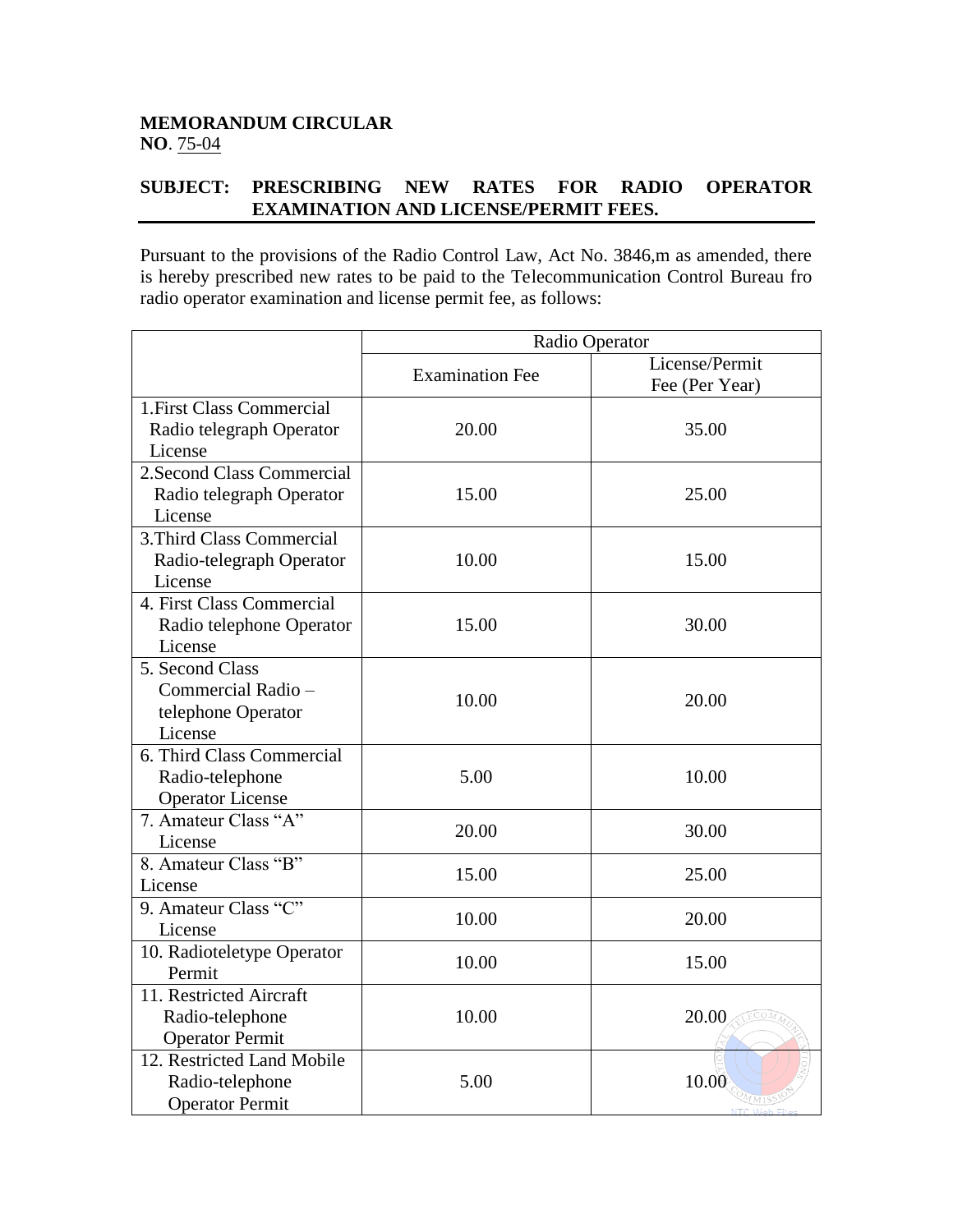| 13. Ship Low Power<br>Radiotelephone Operator<br>Permit         | 5.00 | 10.00 |
|-----------------------------------------------------------------|------|-------|
| 14. Special Radio Operator<br>Permit for Fishing Boat           |      | 20.00 |
| 15. Special Radio Operator<br>Permit for Government<br>Employee |      | 20.00 |
| 16. Citizen's Band (CB)<br>Special Radio Operator<br>Permit     |      | 10.00 |
|                                                                 |      |       |

This Bureau may issue a duplicate or certified true copy of any existing radio operator license or permit upon payment of the following fees:

- a. For Commercial or Amateur Radio Operator License of any Class P10.00
- b. For Radio Operator permit of any nature P 5.00

The radio operator examination and license/permit fees previously prescribed in Department Order No.5, series of 1948; Department Order No. 87, series of 1952; Department Order No. 15, series of 1971; and Department Order No. 20, series of 1972, all of the Department of Public Works, Transportation and Communications, and in Memorandum Circular No. 23, series of 1973, of the Telecommunication Control Bureau, as well as in other orders or circulars which are inconsistent herewith are considered revised and/or superseded accordingly.

This Circular shall take effect upon approval.

CEFERINO S. CARREON Acting Director